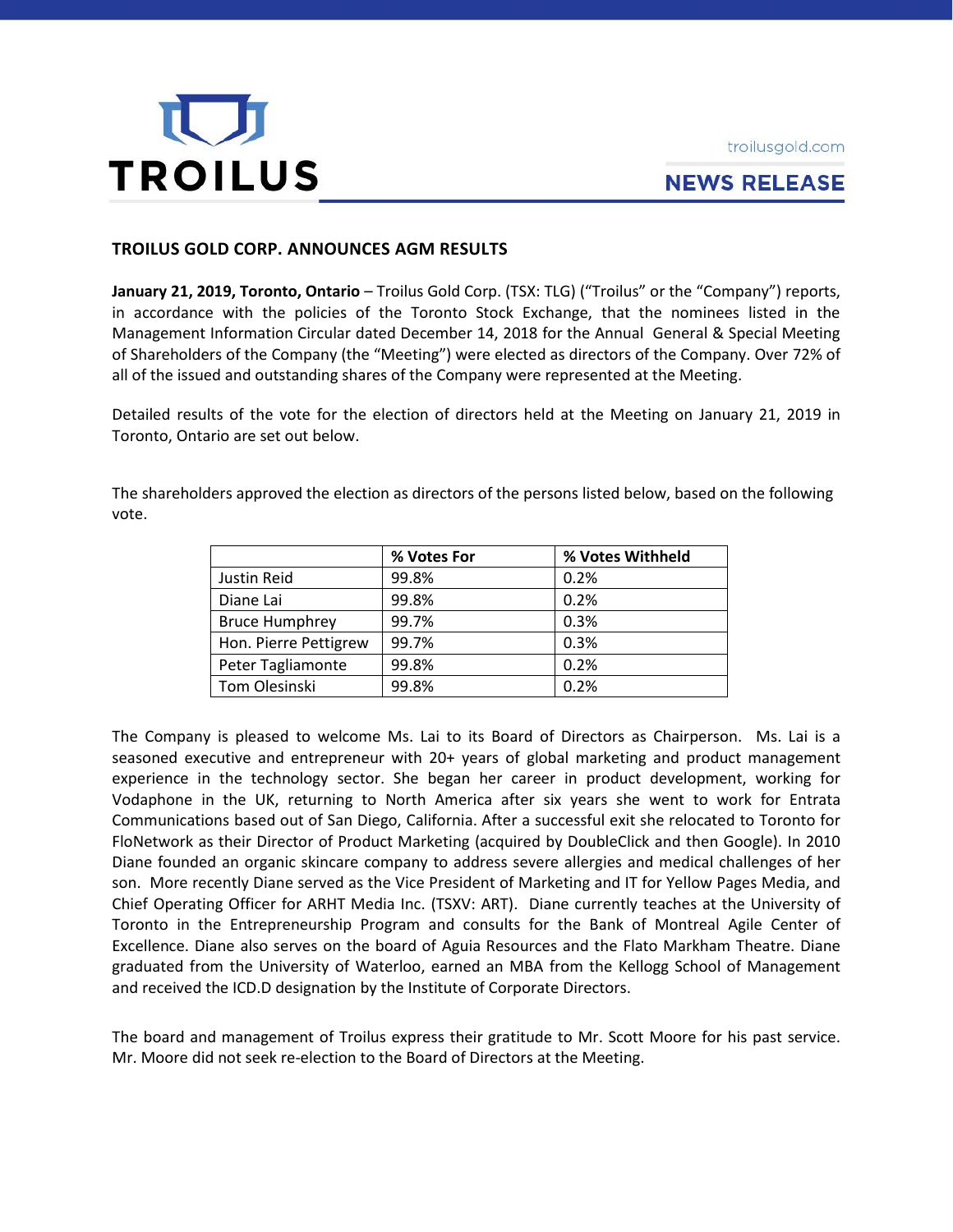Shareholders at the annual meeting also approved the appointment of the Company's auditors and reapproved the Company's 10% rolling stock option plan.

Troilus' board would like to express its gratitude to its shareholders for their continued support.

# **About Troilus Gold Corp.**

Troilus is a Toronto-based, Quebec focused, advanced stage exploration and early-development company focused on the mineral expansion and potential mine re-start of the former gold and copper Troilus mine. The 16,000-hectare Troilus property is located near Chibougamau, within the Frotêt-Evans Greenstone Belt in Quebec, Canada. From 1997 to 2010, Inmet Mining Corporation operated the Troilus project as an open-pit mine, producing more than 2,000,000 ounces of gold and nearly 70,000 tonnes of copper.

### **Qualified Person**

The technical and scientific information in this press release has been reviewed and approved by Blake Hylands, P.Geo., who is a Qualified Person as defined by National Instrument 43-101. Mr. Hylands is an employee of Troilus and is not independent of the company under National Instrument 43-101.

### **For more information:**

Spyros Karellas Director, Global Communications +1 (416) 433-5696 [skarellas@troilusgold.com](mailto:skarellas@troilusgold.com)

#### *Cautionary statements*

*This press release contains "forward-looking information" within the meaning of applicable Canadian securities legislation. Forward-looking information includes, but is not limited to, statements regarding , the impact of the results and appointment on the Company and the receipt of any required regulatory approvals.. Generally, forward-looking information can be identified by the use of forward-looking terminology such as "plans", "expects" or "does not expect", "is expected", "budget", "scheduled", "estimates", "forecasts", "intends", "anticipates" or "does not anticipate", or "believes", or variations of such words and phrases or statements that certain actions, events or results "may", "could", "would", "might" or "will be taken", "occur" or "be achieved". Forward-looking information is subject to known and unknown risks, uncertainties and other factors that may cause the actual results, level of activity, performance or achievements of Troilus to be materially different from those expressed or implied by such forward-looking information, including but not limited to: there being no assurance that the exploration program will result in expanded mineral resources; ;risks and uncertainties inherent to mineral resource estimates; receipt of necessary approvals; general business, economic, competitive, political and social uncertainties; future prices of mineral prices; accidents, labour disputes and shortages; environmental and other risks of the mining industry, including without limitation, risks and uncertainties discussed in the Technical Report and other continuous disclosure documents of the Company available under the Company's profile at www.sedar.com . Although Troilus has attempted to identify important factors that could cause actual results to differ materially from those contained in forward-looking information, there*